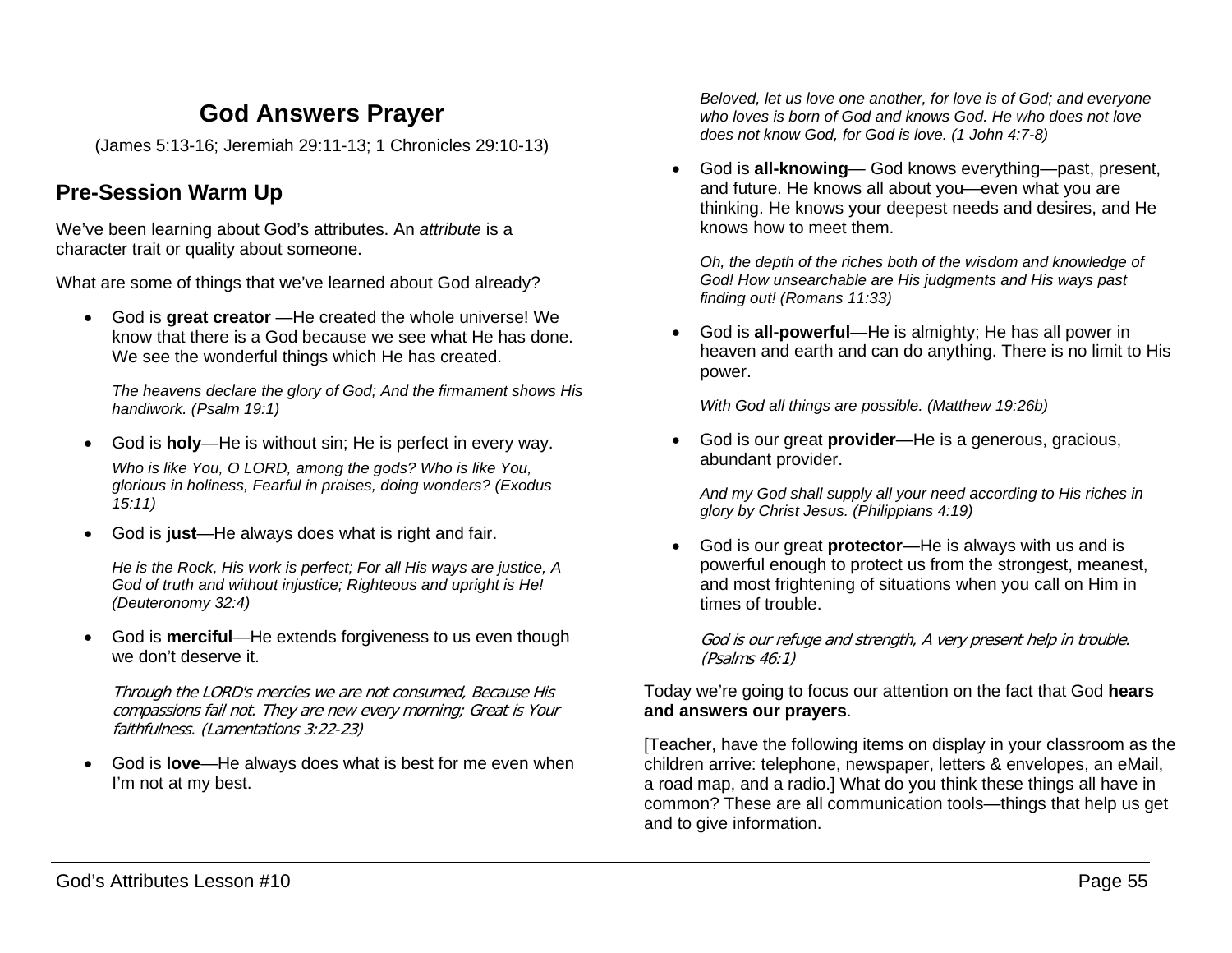Today we're going to talk about communicating with God. We may not be able to call God on the telephone or to send Him a letter, but when we pray to Him it's just as real as a TEXT.

# **Opening Prayer**

Our Father, help us to learn today that there is no prayer too small or too great that it isn't important to you. We're so thankful that You love us and hear us when we pray to You. In Jesus' name, I pray. Amen.

## **Memory Verse**

*The righteous cry out, and the LORD hears, And delivers them out of all their troubles. (Psalms 34:17)*

### **Lesson**

To have a real friendship with someone you have to communicate. Communication involves both people. That means you not only have to talk to your friend and tell him everything that's on your heart, a good friend also listens!

Can you imagine trying to have a best friend without talking to him? Jesus is the best Friend you will ever have. And, He wants to communicate with you.

Prayer is our way of telling God all that's on our hearts *and* as we quietly wait upon the Holy Spirit, He will speak to us. If we listen for God's still small voice, we will hear what His plans are for our lives.

We have been learning about God's attributes. We've learned that He is the almighty, all-knowing, all-powerful creator of heaven and earth. That He put the sun and the moon and the stars in place with just the flick of His finger. But, not only is God grand and powerful, He is tender and personally involved in every detail of your life.

God is so good, He will help us when we are happy, sad, sick, or even when we're in trouble. God will give us wisdom, strength and

understanding if we only ask Him. In fact, God is willing to give us many good things as long as the things we ask for are His will for our lives. He wants us to talk to Him to give us direction for our lives.

#### James 5:13-16

*Are any of you suffering hardships? You should pray. Are any of you happy? You should sing praises. (14) Are any of you sick? You should call for the elders of the church to come and pray over you, anointing you with oil in the name of the Lord. (15) Such a prayer offered in faith will heal the sick, and the Lord will make you well. And if you have committed any sins, you will be forgiven. (16) Confess your sins to each other and pray for each other so that you may be healed. The earnest prayer of a righteous person has great power and produces wonderful results.*

What is James telling us are some reasons to pray? (When you are in trouble, when you are happy, when you are sick, to show faith, for confession of sin, and to pray for others.)

God is a God who loves to hear and answer our prayers. What are some ways God answers our prayers? He can arrange the circumstances in our lives (like having the bread truck crash just outside of George Muller's orphanage). He can send certain people into our lives at just the right moment to help us. And, He also speaks to us through His word, the Bible. As you are reading a passage, it can jump off the page at you and you will know that God is speaking right into your heart.

Praying before meals and at bedtime is good, but He wants to hear from us more often than that. He wants to be involved in our lives, to comfort us when we are sad, strengthen us when we are scared, and laugh with us when we are happy. God will give true meaning and direction to our lives. We need to make Him part of our lives throughout the day by reading His Word, the Bible, and seeking Him through prayer.

### Jeremiah 29:11-13

*For I know the plans I have for you," says the LORD. "They are plans for good and not for disaster, to give you a future and a hope. (12) In those*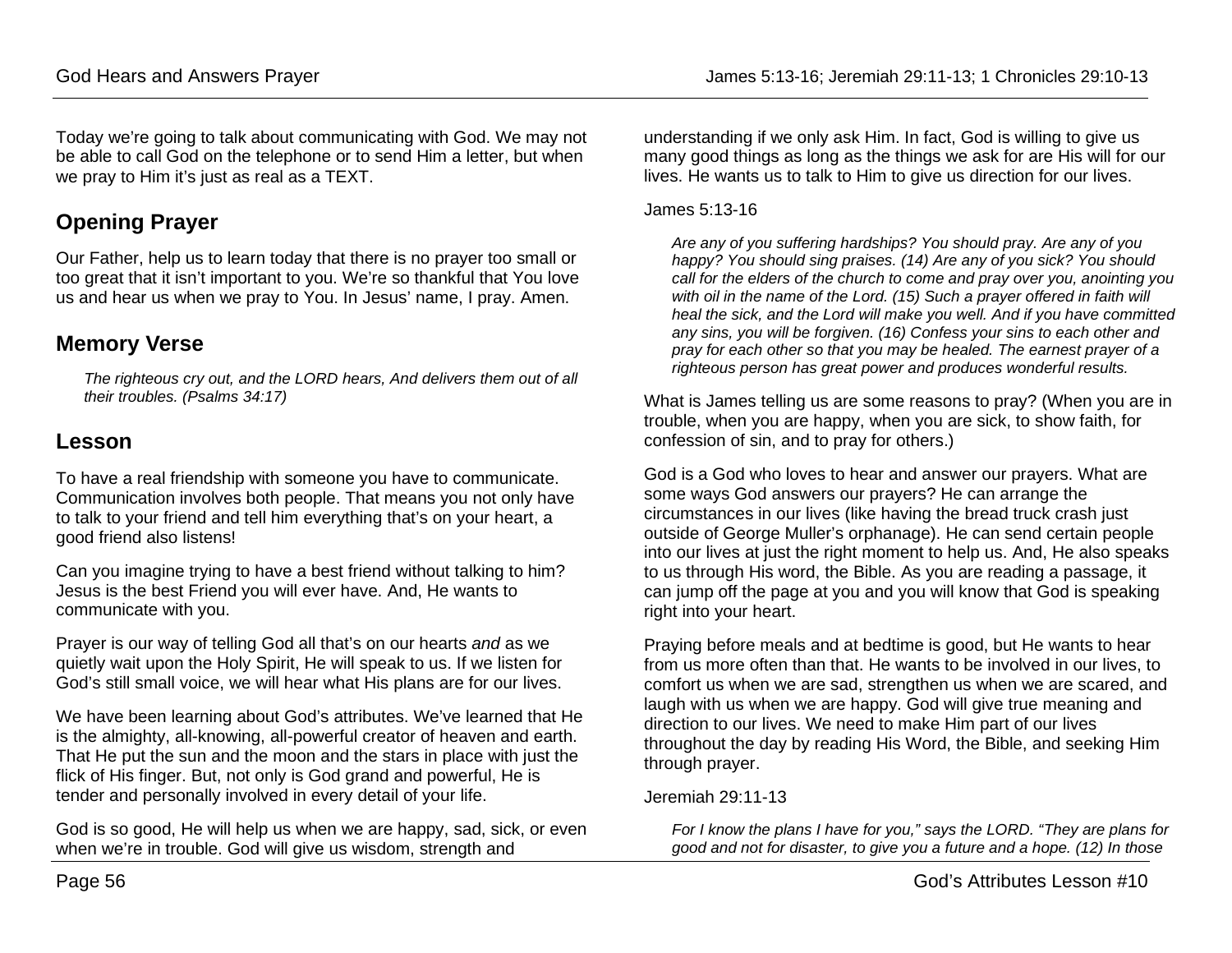*days when you pray, I will listen. (13) If you look for me wholeheartedly, you will find me.*

God wants us to pray heart-felt prayers. He wants us to tell Him our desires, our fears, our hopes, and He wants us to sing songs of joy to Him when we are happy.

#### Psalm 34:15

*The eyes of the Lord watch over those who do right; his ears are open to their cries for help.* 

God's eyes and ears are open; He is watching and waiting for us to come to Him in prayer.

#### Psalm 34:17

*The Lord hears his people when they call to him for help. He rescues them from all their troubles. (NLT)*

God hears us when we pray and He is able to save us from all our troubles. No prayer is too small or too large for God to care about, hear, and answer. He answers all our prayers and wants to hear about all our problems.

#### Psalm 65:1-2

*What mighty praise, O God, belongs to you in Zion. We will fulfill our vows to you, (2) for you answer our prayers. All of us must come to you.*

Knowing that God hears and answers our prayers should make us want to jump for joy and sing praises to Him.

Let's read King David's prayer of praise:

1 Chronicles 29:10-13

*Then David praised the LORD in the presence of the whole assembly: "O LORD, the God of our ancestor Israel, may you be praised forever and ever! (11) Yours, O LORD, is the greatness, the power, the glory, the victory, and the majesty. Everything in the heavens and on earth is* 

*yours, O LORD, and this is your kingdom. We adore you as the one who is over all things. (12) Wealth and honor come from you alone, for you rule over everything. Power and might are in your hand, and at your discretion people are made great and given strength. (13) "O our God, we thank you and praise your glorious name!*

Let's give God our praise and thanks for being a God who hears and answers prayer. [Teacher, let each child pray a prayer of thanksgiving.]

## **Closing Prayer**

Father, thank You for being a God who delights in hearing and answering our prayers. Please help us never to forget to give you all our praise. In Jesus' name, we pray. Amen.

## **Learning Activities**

### **Craft Corner**

### *Praying Hands Picture*

*What you need*: Construction paper (yellow, dark blue, and scraps), black gel pen paper, scissors, glue, gel pens.

*What to do*: Before class print out the pattern of the praying hands and the stained-glass window.

Using the patterns, cut the window shape from the yellow construction paper and the praying hands shape from black gel-pen paper. Note: Black construction paper may not work with gel pens. They need a very smooth paper to work well. You can purchase gel-pen paper wherever you buy gel pens.

Cut up scrap pieces of construction paper or computer paper (neon color work best) into small one-inch shapes.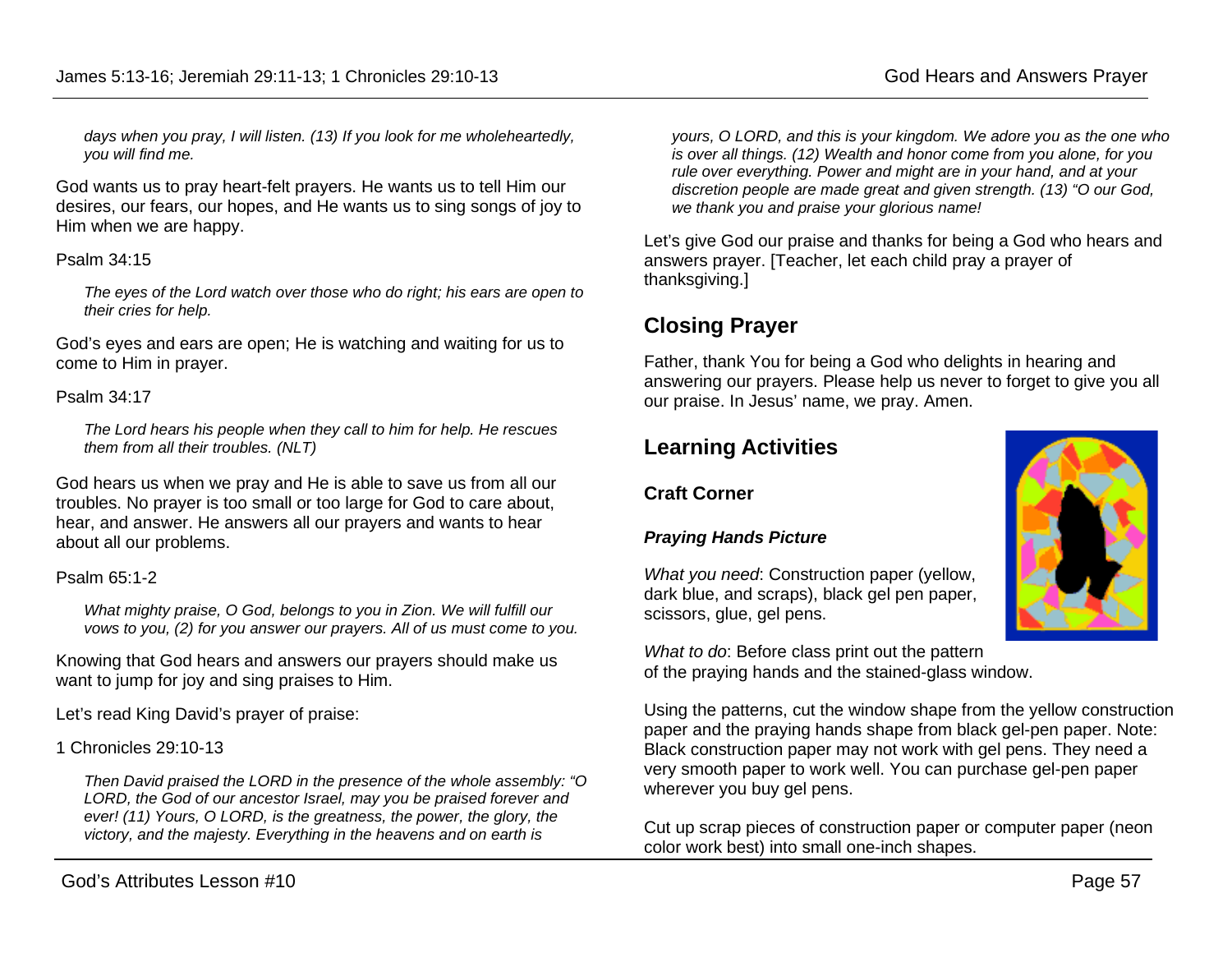In class have the children glue the window shape to a piece of dark blue construction paper and then glue the small pieces of paper to the window shape.

Have them write a prayer (The Lord's Prayer or the Prayer of Jabez) on the praying hands shape using gel pens and then glue it in the center of the stained glass window.

### **Game Center**

Use the following review questions in a time of discussion or a game of your choice:

- 1. What are some of the examples of why to pray mentioned in James 5:13-16? (When you are in trouble, when you are happy, when you are sick, to show faith, for confession of sin, and to pray for others.)
- 2. What does James 5:16 say about the prayer of a righteous person? (It has great power and produces wonderful results.)
- 3. What kind of plans does God have for us? (Plans for good to give us a future and a hope.)
- 4. What are some ways you can prayer for others? (Praying for a sick friend or family member, praying for money to buy food, etc.)